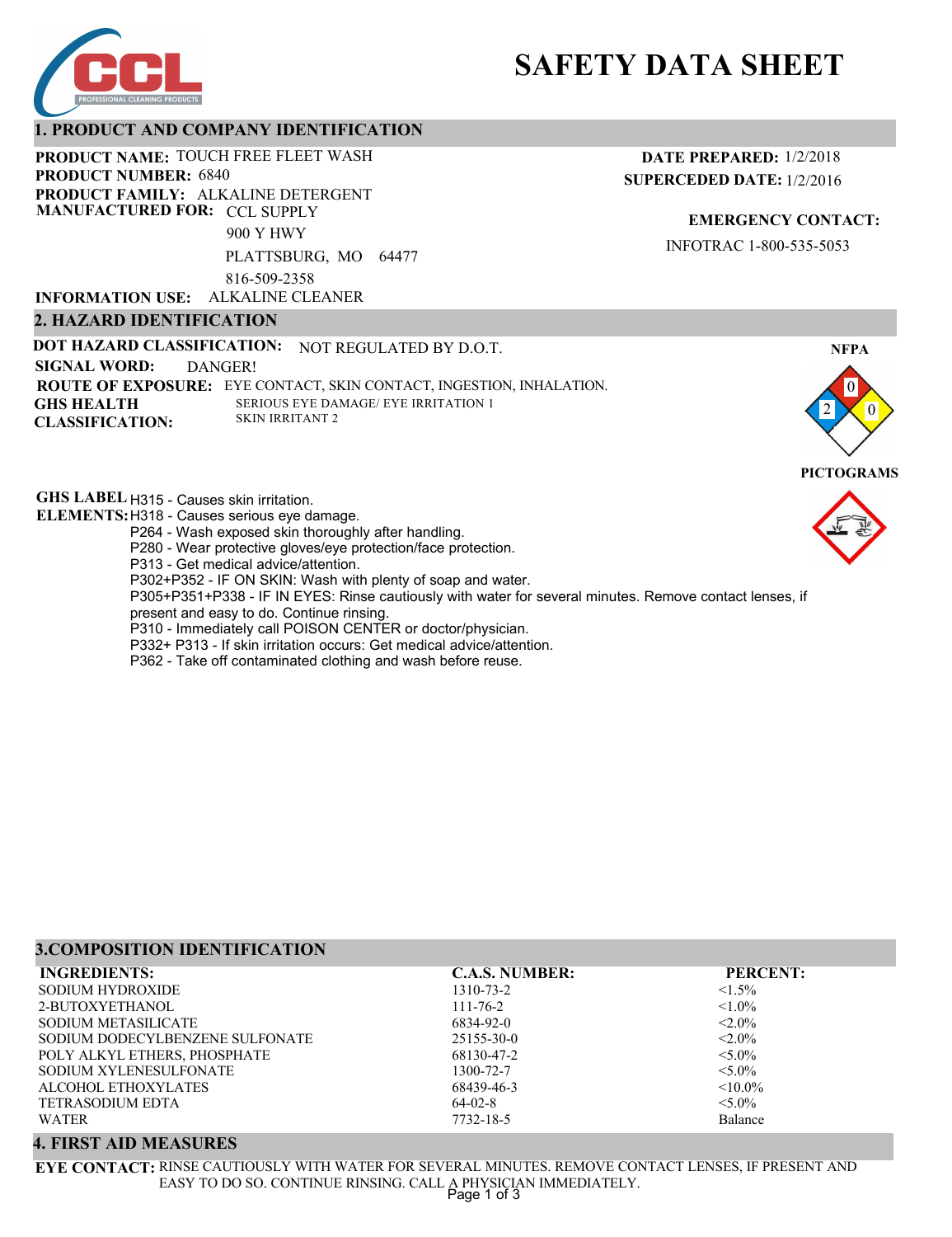#### **4. FIRST AID MEASURES - CONTINUED**

**SKIN CONTACT:** RINSE WITH PLENTY OF FRESH WATER AND REMOVE CONTAMINATED CLOTHING IMMEDIATELY. CALL A PHYSICIAN IF IRRITATION PERSISTS.ADVICE/ATTENTION.

**INGESTION: INHALATION:** IF OVERCOME BY EXPOSURE, REMOVE VICTIM TO FRESH AIR IMMEDIATELY. GIVE OXYGEN OR ARTIFICIAL RESPIRATION AS NEEDED. CALL A PHYSICIAN IMMEDIATELY. RINSE MOUTH WITH FRESH WATER. DO NOT INDUCE VOMITING. CALL A PHYSICIAN IMMEDIATELY. IF CONSCIOUS, GIVE LARGE QUANTITIES OF WATER. DO NOT GIVE ANYTHING BY MOUTH IF

#### **5. FIRE FIGHTING MEASURES**

**FLAMMABLE PROPERTIES:** NON FLAMMABLE. **FLASH POINT:** DOES NOT FLASH.

**SUITABLE EXTINGUISHING MEDIA:** DRY CHEMICAL, FOAM OR CARBON DIOXIDE, WATER SPRAY.

**UNSUITABLE EXTINGUISHING MEDIA:** NOT ESTABLISHED.

**SPECIFIC HAZARDS ARISING** NONE KNOWN.

**FROM THE CHEMICAL:**

**PROTECTIVE EQUIPMENT AND PRECAUTIONS FOR FIREFIGHTERS:** MSHA/NIOSH APPPROVED) AND FULL PROTECTIVE GEAR. WEAR SELF-CONTAINED BREATHING APPARATUS (PRESSURE DEMAND

#### **6. ACCIDENTAL RELEASE MEASURES**

**PERSONAL PRECAUTIONS:** AVOID CONTACT WITH EYES AND SKIN. SPILL AREA MAY BE SLIPPERY. WEAR PROPER PROTECTIVE EQUIPMENT WHEN DEALING WITH RELEASE.

**ENVIRONMENTAL PRECAUTIONS:** CONTAIN SPILL TO AVOID RELEASE TO THE ENVIRONMENT. KEEP CONTAINER TIGHTLY CLOSED WHEN NOT IN USE.

**METHODS FOR CONTAINMENT** DIKE AND CONTAIN SPILL. COLLECT LIQUID WITH AN INERT ABSORBENT AND **AND CLEAN-UP:** TRANSFER TO CONTAINER FOR REUSE OR DISPOSAL.

#### **7. HANDLING AND STORAGE**

**HANDLING:** HANDLE WITH CARE AND AVOID CONTACT WITH EYES AND SKIN. ALWAYS WEAR PROPER CHEMICAL RESISTANT PROTECTIVE EQUIPMENT 29CFR1910.132-138. WASH THOROUGHLY AFTER HANDLING.

 $\bf STORAGE: \,\,\, STORE IN A COOL, DRY PLACE. \,\,\, KEEP OUT OF REACH OF CHILDREN. \,\, KEEP LID TIGHTLY CLOSED WHEN.$ NOT IN USE.

#### **8. EXPOSURE CONTROLS/PERSONAL PROTECTION**

**ENGINEERING CONTROLS: NONE REQUIRED UNDER NORMAL USE.** 

**EYE / FACE PROTECTION:** CHEMICAL SAFETY GLASSES.

**SKIN PROTECTION:** CHEMICAL RESISTANT GLOVES AND IMPERVIOUS APRON AND BOOTS.

**THRESHOLD LIMIT VALUE (TLV):**2-BUTOXYETHANOL, 20 PPM; SODIUM HYDROXIDE, 2 MG/M³

## **9. PHYSICAL AND CHEMICAL PROPERTIES**

**PHYSICAL STATE:** LIQUID. **APPEARANCE:** GREEN LIQUID.

**ODOR:** FRESH SCENT.

**BOILING POINT:** NOT ESTABLISHED.

**FREEZING POINT:** NOT ESTABLISHED.

**SPECIFIC GRAVITY:** 1.06

**pH (1%):** 11.5-12.0

**EVAPORATION RATE:** NOT ESTABLISHED.

**FLASH POINT:** DOES NOT FLASH. **VISCOSITY: REALITIVE DENSITY:** 8.8 LBS./GL. **SOLUBILITY: VAPOR PRESSURE:** NOT ESTABLISHED. **VAPOR DENSITY: DECOMPOSITION TEMPERATURE:** NOT ESTABLISHED. SOLUBLE. NOT ESTABLISHED. NOT ESTABLISHED.

PARTICAL COEFFICIENTNOT ESTABLISHED. **N-OCTANOL/WATER**

**LOWER FLAMMABILITY/EXPLOSIVE LIMIT:** NOT ESTABLISHED.

**UPPER FLAMMABLE/EXPLOSIVE LIMIT:** NOT ESTABLISHED.

**AUTO-IGNITION TEMPERATURE:** NOT ESTABLISHED.